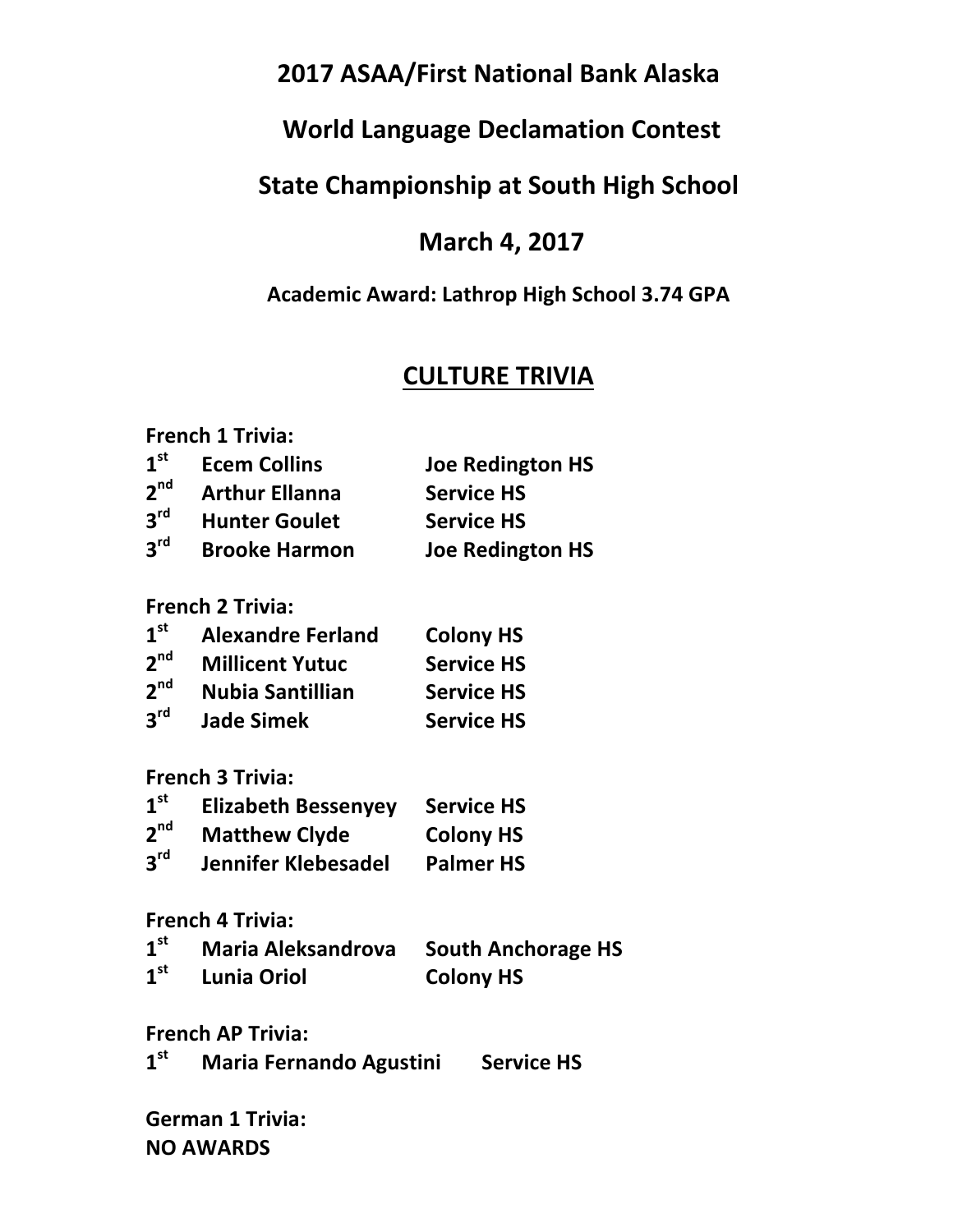**German 2 Trivia:**

| 1 <sup>st</sup> | <b>Olivia Campbell</b> | <b>South Anchorage HS</b> |
|-----------------|------------------------|---------------------------|
| 2 <sup>nd</sup> | <b>Marta Ditzler</b>   | <b>Chugiak HS</b>         |
| 3 <sup>rd</sup> | <b>Matthew Green</b>   | <b>Chugiak HS</b>         |

#### **German 3 Trivia:**

| 1 <sup>st</sup> | <b>Payton Johnson</b>  | <b>Chugiak HS</b> |
|-----------------|------------------------|-------------------|
| 1 <sup>st</sup> | <b>Matthew Jones</b>   | <b>Chugiak HS</b> |
| 2 <sup>nd</sup> | <b>Gwendolyn Jones</b> | <b>Chugiak HS</b> |
| 3 <sup>rd</sup> | <b>Rebecca LaRue</b>   | <b>Chugiak HS</b> |
| 3 <sup>rd</sup> | <b>Anna Madsen</b>     | <b>Chugiak HS</b> |
| 3 <sup>rd</sup> | <b>Grace Nichols</b>   | <b>Chugiak HS</b> |

### **German 4 Trivia:**

| 1 <sup>st</sup> | <b>Sarah Cooper</b>   | <b>Chugiak HS</b>     |
|-----------------|-----------------------|-----------------------|
| 2 <sup>nd</sup> | <b>Hunter Daniel</b>  | <b>Dimond HS</b>      |
| $3^{\text{rd}}$ | <b>Sarah Eatnhart</b> | <b>Eagle River HS</b> |

**German AP Trivia: NO AWARDS**

**Immersion/Native Speaker:**<br>1<sup>st</sup> Esther Lim **1Service HS** 

Latin 1 Trivia: **NO AWARDS**

**Latin 2 Trivia: NO AWARDS**

#### **Latin 3 Trivia:**

| 1 <sup>st</sup> | <b>Haylie Hellman</b>  | <b>South Anchorage HS</b> |
|-----------------|------------------------|---------------------------|
| 1 <sup>st</sup> | <b>Amanda Stingley</b> | <b>South Anchorage HS</b> |

**Latin AP Trivia: NO AWARDS**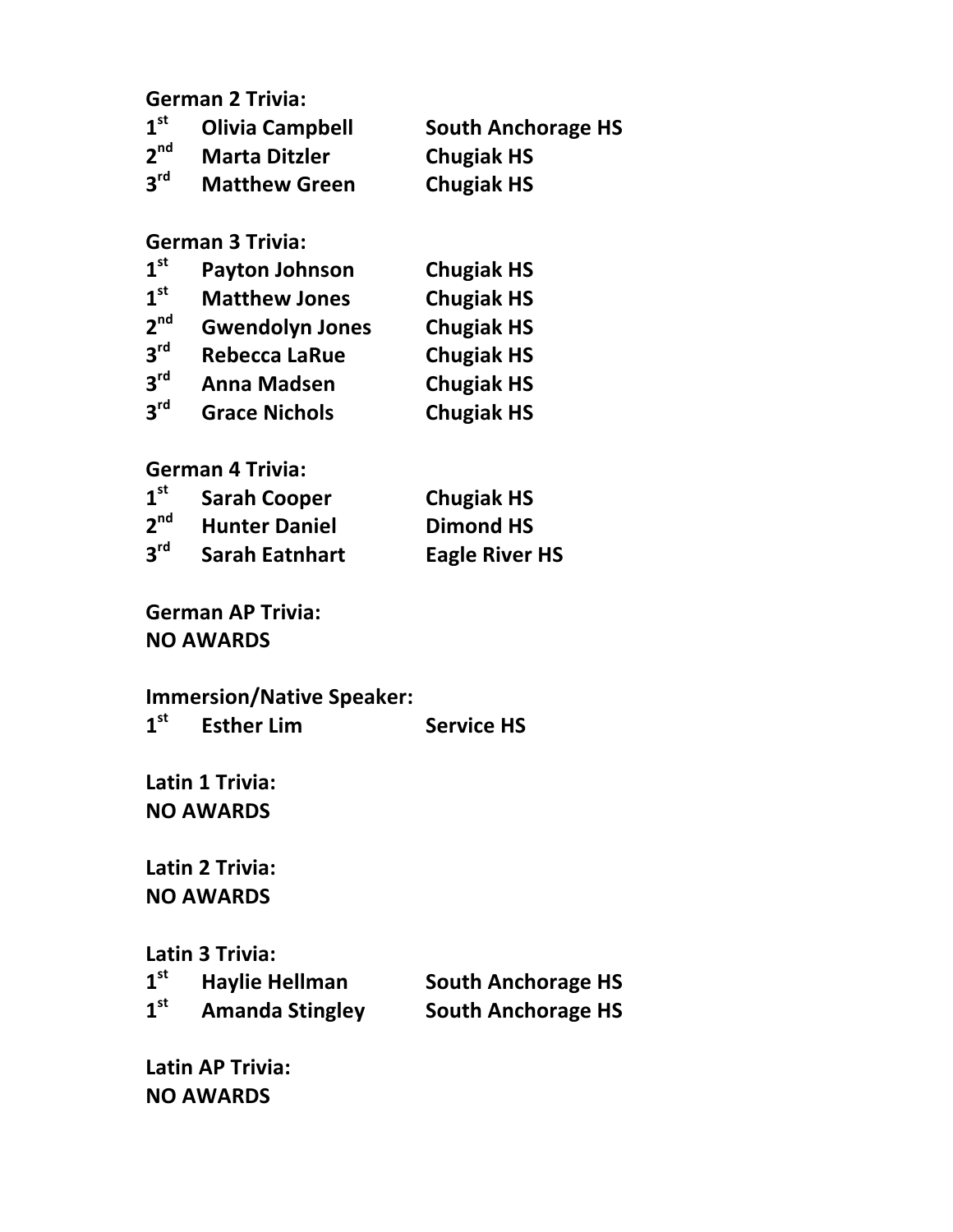|                 | <b>Spanish 1 Trivia:</b> |                       |
|-----------------|--------------------------|-----------------------|
| $1^{\rm st}$    | <b>Cole Toth</b>         | <b>Ben Eielson HS</b> |
| 2 <sup>nd</sup> | <b>Jolie Lucas</b>       | <b>Ben Eielson HS</b> |
| 3 <sup>rd</sup> | <b>Bri Hernandez</b>     | <b>Ben Eielson HS</b> |

**Spanish 2 Trivia:**

| 1 <sup>st</sup> | <b>Shiane Lewis</b>  | <b>Ben Eielson HS</b> |
|-----------------|----------------------|-----------------------|
| 2 <sup>nd</sup> | <b>Elise Moloney</b> | <b>Ben Eielson HS</b> |
| 3 <sup>rd</sup> | <b>Riley Hughes</b>  | <b>Ben Eielson HS</b> |

**Spanish 3 Trivia:**

| 1 <sup>st</sup> | <b>Alison Casort</b> | <b>West Valley HS</b> |
|-----------------|----------------------|-----------------------|
| 2 <sup>nd</sup> | <b>John Kugzruk</b>  | <b>West Valley HS</b> |

**Spanish 4/5 Trivia: NO AWARDS**

**Spanish AP Trivia: No AWARDS**

**Spanish Trivia Level Immersion 9: NO AWARDS**

**Spanish Trivia Level Immersion 10: NO AWARDS**

**Spanish Trivia Level Immersion 11 & 12: 1st Anessa Feero West Anchorage HS**

# **POETRY**

**Chinese 1 Poetry:** 

| 1 <sup>st</sup> | Wa Thao            | <b>Bartlett HS</b>    |
|-----------------|--------------------|-----------------------|
| 2 <sup>nd</sup> | <b>Cheng Her</b>   | <b>Bartlett HS</b>    |
| 2 <sup>nd</sup> | Linnaea Uliassi    | <b>West Valley HS</b> |
| 3 <sup>rd</sup> | <b>Liam Walton</b> | <b>Bartlett HS</b>    |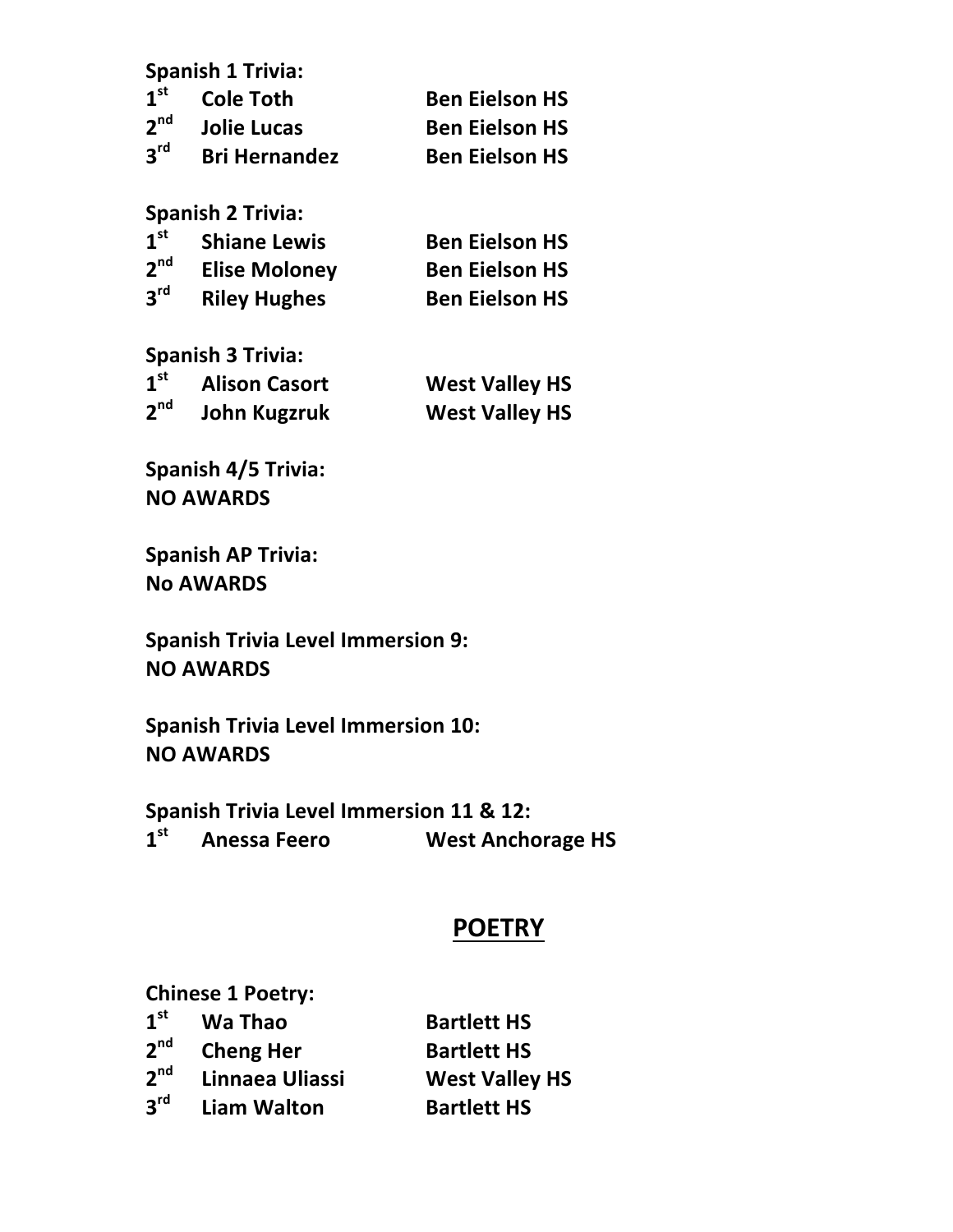|                   | <b>Chinese 2 Poetry:</b>   |                          |
|-------------------|----------------------------|--------------------------|
| $1^{\text{st}}$   | <b>Thanee Lee</b>          | <b>Bartlett HS</b>       |
| $2^{nd}$          | <b>Mary Cranford</b>       | <b>West Valley HS</b>    |
| $3^{\text{rd}}$   | <b>Maikia Thao</b>         | <b>Bartlett HS</b>       |
|                   |                            |                          |
|                   | <b>Chinese 3 Poetry:</b>   |                          |
| $1^{\rm st}$      | <b>Justin Her</b>          | <b>Bartlett HS</b>       |
| $2^{\text{nd}}$   | <b>Cheng Lee</b>           | <b>Bartlett HS</b>       |
| $3^{\text{rd}}$   | <b>Bradley Mackin</b>      | <b>Bartlett HS</b>       |
|                   |                            |                          |
| $1^{\rm st}$      | <b>Chinese 4 Poetry:</b>   |                          |
| $2^{nd}$          | <b>Lisa Xiong</b>          | <b>Bartlett HS</b>       |
|                   | <b>Cindy Xiong</b>         | <b>Bartlett HS</b>       |
|                   | <b>Chinese 5 Poetry:</b>   |                          |
|                   | <b>NO AWARDS</b>           |                          |
|                   |                            |                          |
|                   | <b>French 1 Poetry:</b>    |                          |
| 1 <sup>st</sup>   | <b>Cassandra Erdman</b>    | <b>Lathrop HS</b>        |
| 2 <sup>nd</sup>   | <b>Pa Ying Thao</b>        | <b>East Anchorage HS</b> |
| $3^{\text{rd}}$   | <b>Katelyn Rogers</b>      | <b>Colony HS</b>         |
|                   |                            |                          |
|                   | <b>French 2 Poetry:</b>    |                          |
| 1 <sup>st</sup>   | <b>Alex Promnitz</b>       | <b>Lathrop HS</b>        |
| $2^{\mathsf{nd}}$ | <b>Alicia Perez</b>        | <b>Dimond HS</b>         |
| 3 <sup>rd</sup>   | <b>Alexandre Ferland</b>   | <b>Colony HS</b>         |
| 3 <sup>rd</sup>   | <b>Taylor Malone</b>       | <b>Colony HS</b>         |
| 3 <sup>rd</sup>   | <b>Savannah Moore</b>      | <b>Dimond HS</b>         |
|                   |                            |                          |
| $1^{\rm st}$      | <b>French 3 Poetry:</b>    |                          |
|                   | <b>Grace Martin</b>        | <b>Lathrop HS</b>        |
| 2 <sup>nd</sup>   | <b>Steven Duncan</b>       | <b>Palmer HS</b>         |
| 2 <sup>nd</sup>   | <b>Jennifer Klebesadel</b> | <b>Palmer HS</b>         |
| $3^{\text{rd}}$   | <b>Kendall Johanson</b>    | <b>West Anchorage HS</b> |
|                   | <b>French 4 Poetry:</b>    |                          |
| 1 <sup>st</sup>   | <b>Lunia Oriol</b>         | <b>Colony HS</b>         |
| $2^{\text{nd}}$   | <b>Tyler Jang</b>          | <b>Dimond HS</b>         |
| $3^{\text{rd}}$   | <b>Grace Pederson</b>      | <b>Colony HS</b>         |
|                   |                            |                          |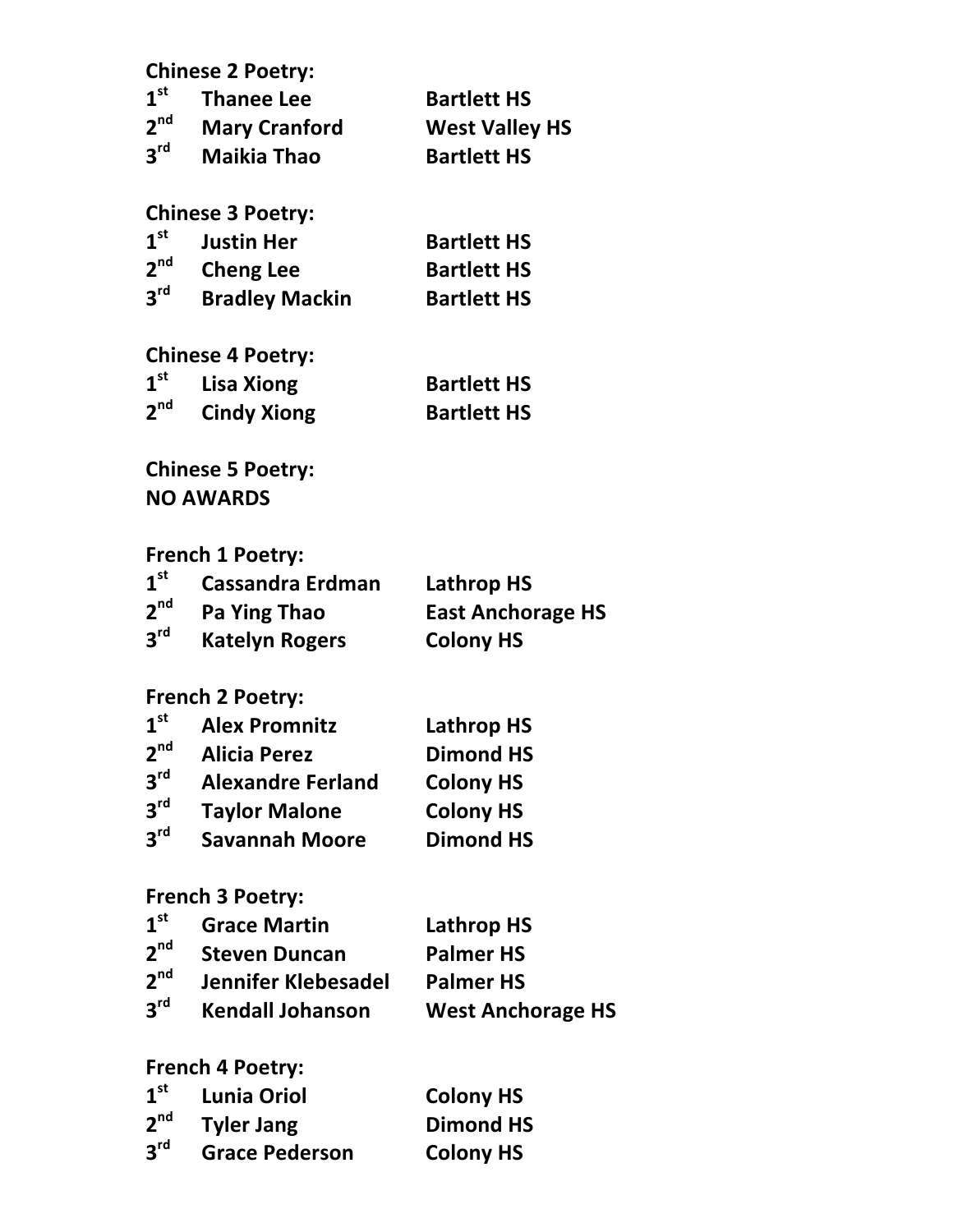## French 5 Poetry: **NO AWARDS**

**French AP Poetry:** 

| 1 <sup>st</sup> | <b>Evangeline Dooc</b> | <b>Service HS</b>         |
|-----------------|------------------------|---------------------------|
| 1 <sup>st</sup> | <b>Sarah Harris</b>    | <b>West Anchorage HS</b>  |
| 1 <sup>st</sup> | <b>Erin Sivitz</b>     | <b>West Anchorage HS</b>  |
| 2 <sup>nd</sup> | <b>Yulim Kim</b>       | <b>South Anchorage HS</b> |

#### **German 1 Poetry:**

| 1 <sup>st</sup> | <b>Zania Oller</b>   | Unalaska HS              |
|-----------------|----------------------|--------------------------|
| 2 <sup>nd</sup> | <b>Dax Melhase</b>   | <b>West Anchorage HS</b> |
| 3 <sup>rd</sup> | <b>Alyssa Saylor</b> | <b>Chugiak HS</b>        |

#### **German 2 Poetry:**

| 1 <sup>st</sup> | <b>Hailey Walser</b>  | <b>Eagle River HS</b> |
|-----------------|-----------------------|-----------------------|
| 2 <sup>nd</sup> | <b>Cas Tankersly</b>  | <b>Chugiak HS</b>     |
| 3 <sup>rd</sup> | <b>Robert Kompsie</b> | <b>Dimond HS</b>      |

#### **German 3 Poetry:**

| 1 <sup>st</sup> | <b>Hayden Jones</b>  | <b>South Anchorage HS</b> |
|-----------------|----------------------|---------------------------|
| 2 <sup>nd</sup> | <b>Rebecca LaRue</b> | <b>Chugiak HS</b>         |
| 3 <sup>rd</sup> | <b>Rebekah Smith</b> | <b>Chugiak HS</b>         |

#### **German 4 Poetry:**

| 1 <sup>st</sup> | <b>Sarah Earnhart</b>   | <b>Eagle River HS</b>    |
|-----------------|-------------------------|--------------------------|
| 2 <sup>nd</sup> | <b>Alina Shen</b>       | <b>Service HS</b>        |
| 3 <sup>rd</sup> | <b>Samantha Lagunas</b> | <b>West Anchorage HS</b> |

## **German 5 Poetry:**

| 1 <sup>st</sup> | <b>Sarah Kompsie</b> | <b>West Anchorage HS</b> |
|-----------------|----------------------|--------------------------|
|-----------------|----------------------|--------------------------|

### **German AP Poetry:**

| 1 <sup>st</sup> | <b>Rose Finkler</b>   | <b>Chugiak HS</b> |
|-----------------|-----------------------|-------------------|
| 2 <sup>nd</sup> | Laura Flodin          | <b>Chugiak HS</b> |
| $3^{\text{rd}}$ | <b>Haadiya Cheema</b> | <b>Service HS</b> |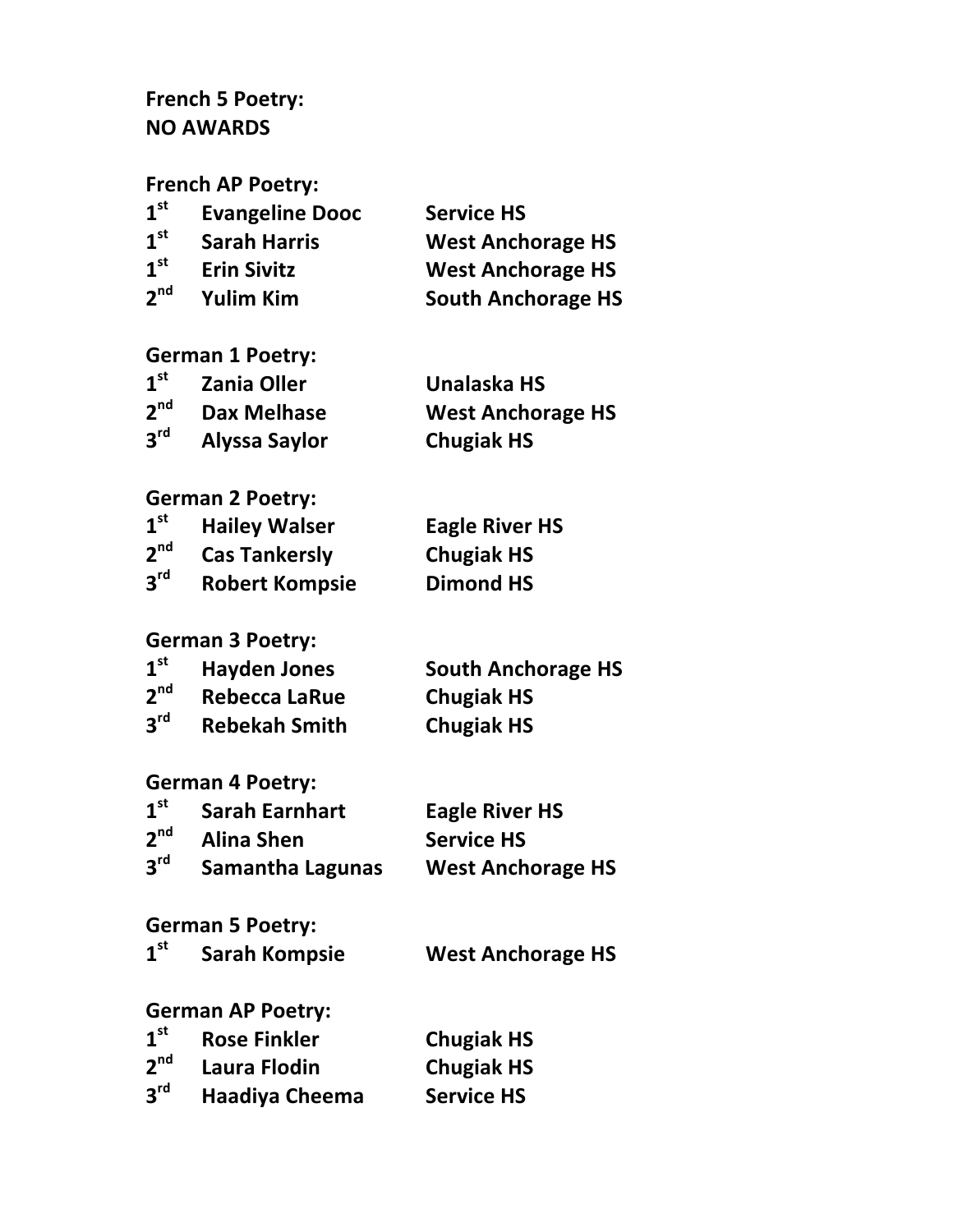|                 | <b>Japanese 1 Poetry:</b>              |                          |
|-----------------|----------------------------------------|--------------------------|
| 1 <sup>st</sup> | <b>Stephanie Bien</b>                  | <b>Dimond HS</b>         |
| $1^{\rm st}$    | <b>Yukina Shambare</b>                 | West Valley HS*          |
| 2 <sup>nd</sup> | Vanessa Johnson                        | <b>Palmer HS</b>         |
| $3^{\text{rd}}$ | <b>Eunice Park</b>                     | <b>Service HS</b>        |
|                 | <b>Japanese 2 Poetry:</b>              |                          |
| 1 <sup>st</sup> | <b>Amanda Vue</b>                      | <b>Wasilla HS</b>        |
| 2 <sup>nd</sup> | <b>Tiffany Fenney</b>                  | <b>Dimond HS</b>         |
| $3^{\text{rd}}$ | <b>Ashlee Voorhis</b>                  | <b>Wasilla HS</b>        |
|                 | <b>Japanese 3 Poetry:</b>              |                          |
| 1 <sup>st</sup> | <b>Lexus Smith</b>                     | <b>Dimond HS</b>         |
| 2 <sup>nd</sup> | <b>Tevita Hafoka</b>                   | <b>Dimond HS</b>         |
| 2 <sup>nd</sup> | <b>Anton Lagman</b>                    | <b>Dimond HS</b>         |
| 2 <sup>nd</sup> | Yumeko Ziegler                         | <b>Colony HS</b>         |
| $3^{\text{rd}}$ | <b>Amorah Lopez</b>                    | <b>Colony HS</b>         |
|                 | <b>Japanese 4 Poetry:</b>              |                          |
| $1^{\rm st}$    | <b>Andrea Trimor</b>                   | <b>Dimond HS</b>         |
| $2^{nd}$        | <b>Lindsay Wolf</b>                    | <b>Service HS</b>        |
| 3 <sup>rd</sup> | <b>Morgen Crow</b>                     | <b>Dimond HS</b>         |
|                 | <b>Japanese 5 Poetry:</b>              |                          |
| 1 <sup>st</sup> | Liana Nano                             | <b>East Anchorage HS</b> |
|                 | <b>Japanese AP Poetry:</b>             |                          |
| 1 <sup>st</sup> | <b>Winnie Combs</b>                    | <b>Dimond HS</b>         |
| 2 <sup>nd</sup> | Alyssa Cajimat                         | <b>Service HS</b>        |
|                 | <b>Japanese Immersion 9/10 Poetry:</b> |                          |
| 1 <sup>st</sup> | <b>Nicholas Moore</b>                  | <b>Dimond HS</b>         |
| 1 <sup>st</sup> | Megan Washington                       | Dimond HS <sup>*</sup>   |
| 2 <sup>nd</sup> | <b>Kaitlyn Otis</b>                    | Dimond HS <sup>*</sup>   |
| $3^{\text{rd}}$ | <b>Anne Marie Iya</b>                  | Dimond HS <sup>*</sup>   |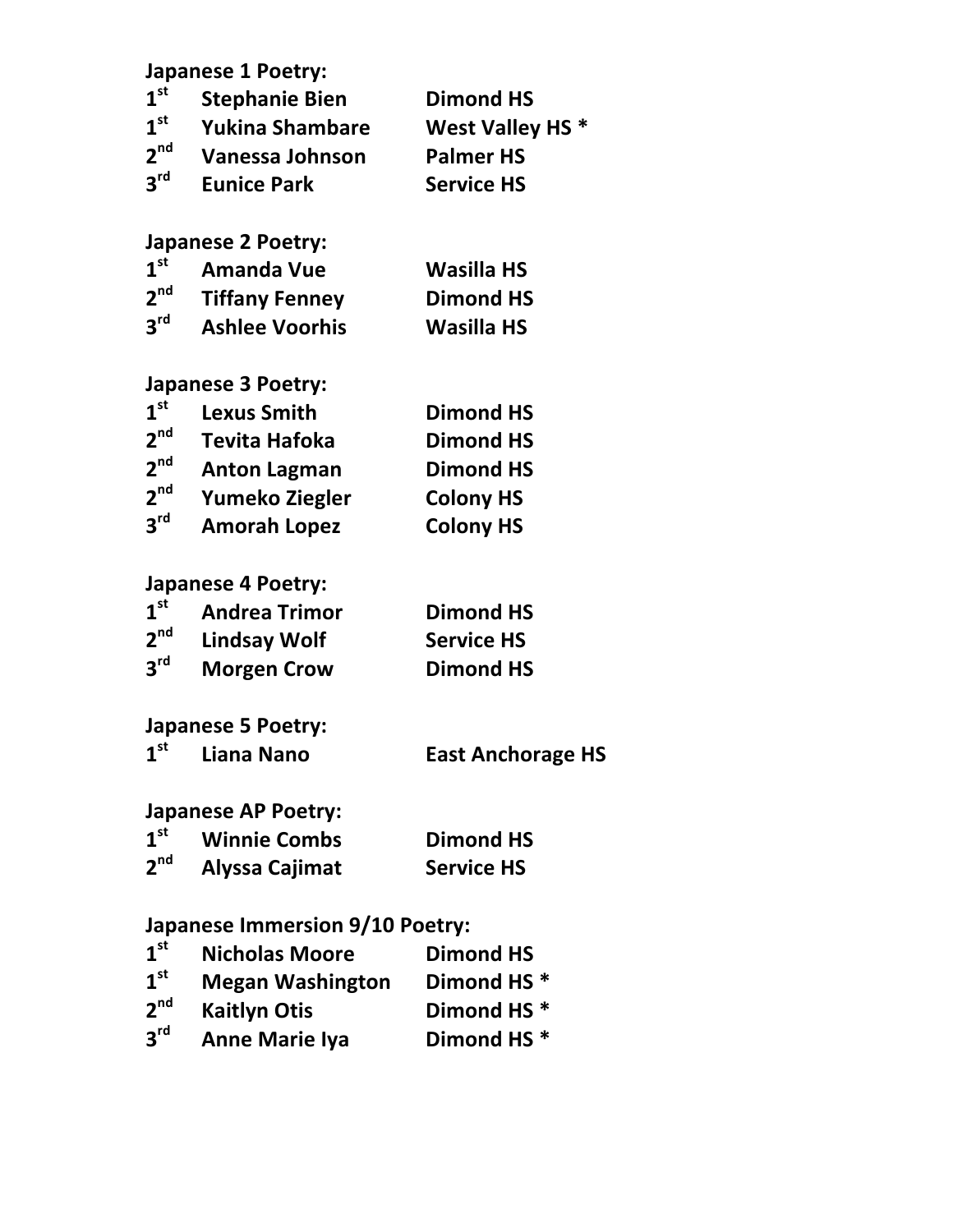|                 | <b>Japanese Immersion 11/12 Poetry:</b> |                           |
|-----------------|-----------------------------------------|---------------------------|
| 1 <sup>st</sup> | <b>Makenzie Moore</b>                   | <b>Dimond HS</b>          |
| $1^{\rm st}$    | <b>Delaney Gill</b>                     | Dimond HS <sup>*</sup>    |
| 2 <sup>nd</sup> | <b>Lily VanAlstine</b>                  | Dimond HS <sup>*</sup>    |
| 2 <sup>nd</sup> | <b>Andrew Hampton</b>                   | Dimond HS <sup>*</sup>    |
|                 | Latin 1 Poetry:                         |                           |
| 1 <sup>st</sup> | <b>Aine Nakada</b>                      | <b>Holy Rosary HS</b>     |
|                 | Latin 2 Poetry:                         |                           |
| $1^{\rm st}$    | <b>Elena Biegel</b>                     | <b>Holy Rosary HS</b>     |
| 2 <sup>nd</sup> | <b>Grace Woyte</b>                      | <b>Holy Rosary HS</b>     |
|                 | Latin 3 Poetry:                         |                           |
| $1^{\rm st}$    | <b>Drew Benton</b>                      | <b>Holy Rosary HS</b>     |
| 2 <sup>nd</sup> | <b>Macklen Bell</b>                     | <b>Holy Rosary HS</b>     |
|                 | Latin 4 Poetry:                         |                           |
| 1 <sup>st</sup> | <b>Savio lee</b>                        | <b>Holy Rosary HS</b>     |
|                 | <b>Spanish 1 Poetry:</b>                |                           |
| 1 <sup>st</sup> | <b>Joshua Mariano</b>                   | <b>Unalaska HS</b>        |
| $1^{\rm st}$    | Julianna Monroy                         | <b>Ben Eielson HS*</b>    |
| 2 <sup>nd</sup> | Gianna Villafuente                      | <b>Unalaska HS</b>        |
| $2^{\text{rd}}$ | Leenona Wally                           | <b>West Anchorage HS</b>  |
|                 | <b>Spanish 2 Poetry:</b>                |                           |
| 1 <sup>st</sup> | <b>Beth Hammond</b>                     | <b>West Valley HS</b>     |
| $2^{nd}$        | <b>Kalie Osowski</b>                    | <b>South Anchorage HS</b> |
| $3^{\text{rd}}$ | <b>Rylan Mananquil</b>                  | <b>Service HS</b>         |
|                 | <b>Spanish 3 Poetry:</b>                |                           |
| 1 <sup>st</sup> | <b>Burcu Turker</b>                     | <b>Dimond HS</b>          |
| 2 <sup>nd</sup> | John Garduque                           | <b>Unalaska HS</b>        |
| $3^{\text{rd}}$ | <b>Annabel Heyne</b>                    | <b>West Valley HS</b>     |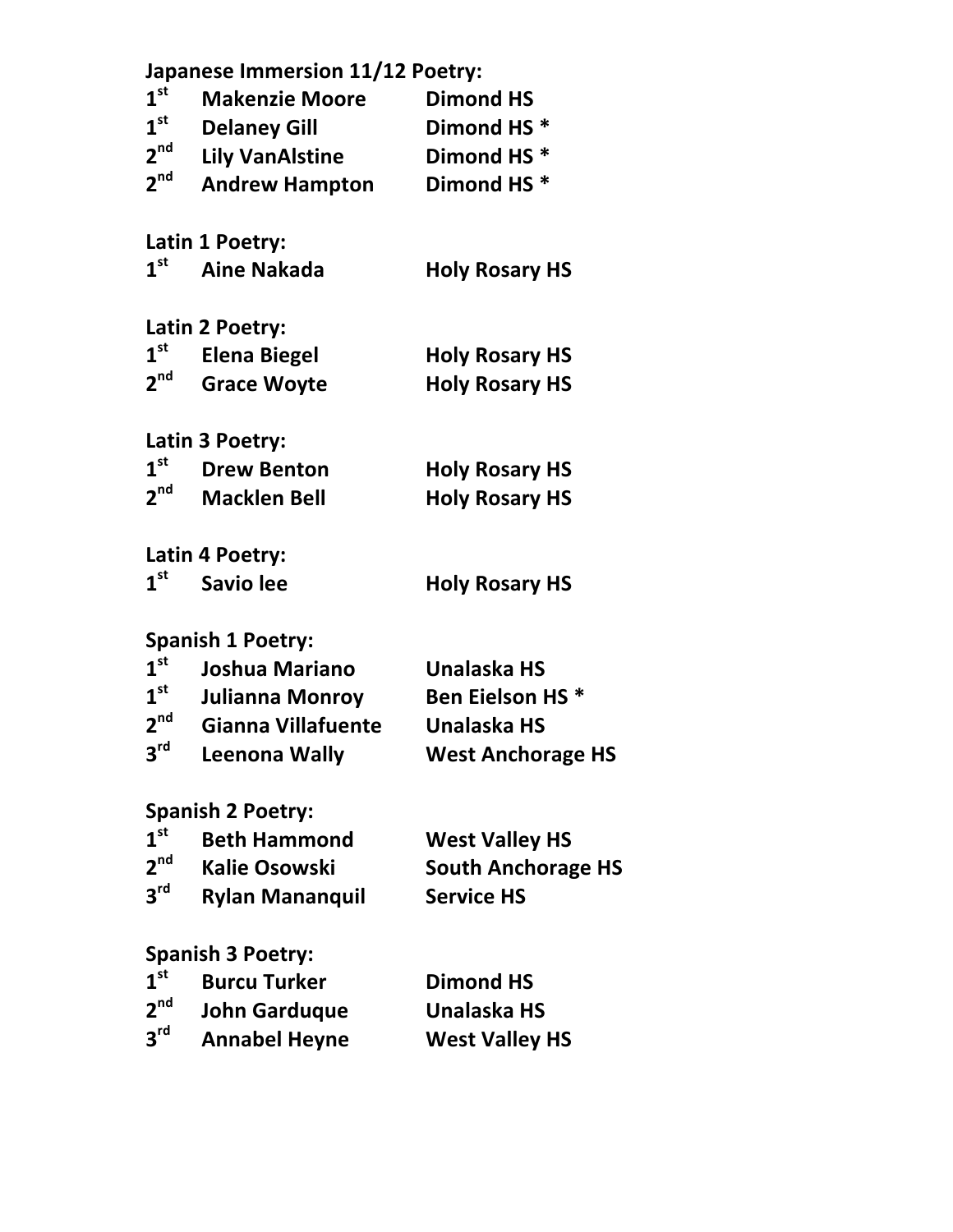## **Spanish 4 Poetry:**

|                 | $1st$ Lucy Teaford  | <b>West Anchorage HS</b> |
|-----------------|---------------------|--------------------------|
| 1 <sup>st</sup> | <b>Amorah Lopez</b> | <b>Colony HS</b>         |
|                 | .                   |                          |

#### **Spanish 5 Poetry:**

| 1 <sup>st</sup> | <b>Taylor Dintzner</b>    | <b>Dimond HS</b>                |
|-----------------|---------------------------|---------------------------------|
| 1 <sup>st</sup> | <b>Irena Amezcua Pena</b> | Unalaska HS <sup>*</sup>        |
| 2 <sup>nd</sup> | <b>Rebecca Michael</b>    | <b>Service HS</b>               |
| 2 <sup>nd</sup> | <b>Patricia Graterol</b>  | South Anchorage HS <sup>*</sup> |

## **Spanish AP Poetry:**

| 1 <sup>st</sup> | Narda Gibaja          | <b>Service HS</b> |
|-----------------|-----------------------|-------------------|
| 1 <sup>st</sup> | Paola Medina          | <b>Service HS</b> |
| 2 <sup>nd</sup> | <b>Rachel Kim</b>     | <b>Dimond HS</b>  |
| 3 <sup>rd</sup> | <b>Jezzebelle Rey</b> | <b>Lathrop HS</b> |

# **Spanish Immersion 9/10 Poetry:**

| 1 <sup>st</sup> | <b>Kristina Manwaring</b>   | <b>Chugiak HS</b>              |
|-----------------|-----------------------------|--------------------------------|
| 1 <sup>st</sup> | <b>Chris Mendoza</b>        | West Anchorage HS <sup>*</sup> |
| 2 <sup>nd</sup> | <b>Krischelle Mueller</b>   | <b>Chugiak HS</b>              |
| 2 <sup>nd</sup> | <b>Clarice Hicks-Ruhlin</b> | West Anchorage HS <sup>*</sup> |
| 3 <sup>rd</sup> | <b>Ruth Hall</b>            | Chugiak HS <sup>*</sup>        |

## **Spanish Immersion 11/12 Poetry:**

| 1 <sup>st</sup> | <b>Wendy Candray</b>                               | <b>West Anchorage HS</b>       |
|-----------------|----------------------------------------------------|--------------------------------|
| 1 <sup>st</sup> | Cinnamon Monterrosa West Anchorage HS <sup>*</sup> |                                |
| 2 <sup>nd</sup> | <b>Nicole Vanderhorst</b>                          | West Anchorage HS <sup>*</sup> |
| 3 <sup>rd</sup> | <b>Anessa Feero</b>                                | West Anchorage HS <sup>*</sup> |

# **Impromptu**

|  | <b>Chinese 1 Impromptu:</b> |
|--|-----------------------------|
|  | 45 - 11 - 11 - 11 - 1       |

| $\boldsymbol{1}^{\textsf{st}}$ | <b>Helen Heidel</b> | <b>West Valley HS</b> |
|--------------------------------|---------------------|-----------------------|
| $\mathbf{2}^{\mathsf{nd}}$     | <b>Cheng Her</b>    | <b>Bartlett HS</b>    |
| $\mathbf{3}^{\mathsf{rd}}$     | <b>Mong Her</b>     | <b>Bartlett HS</b>    |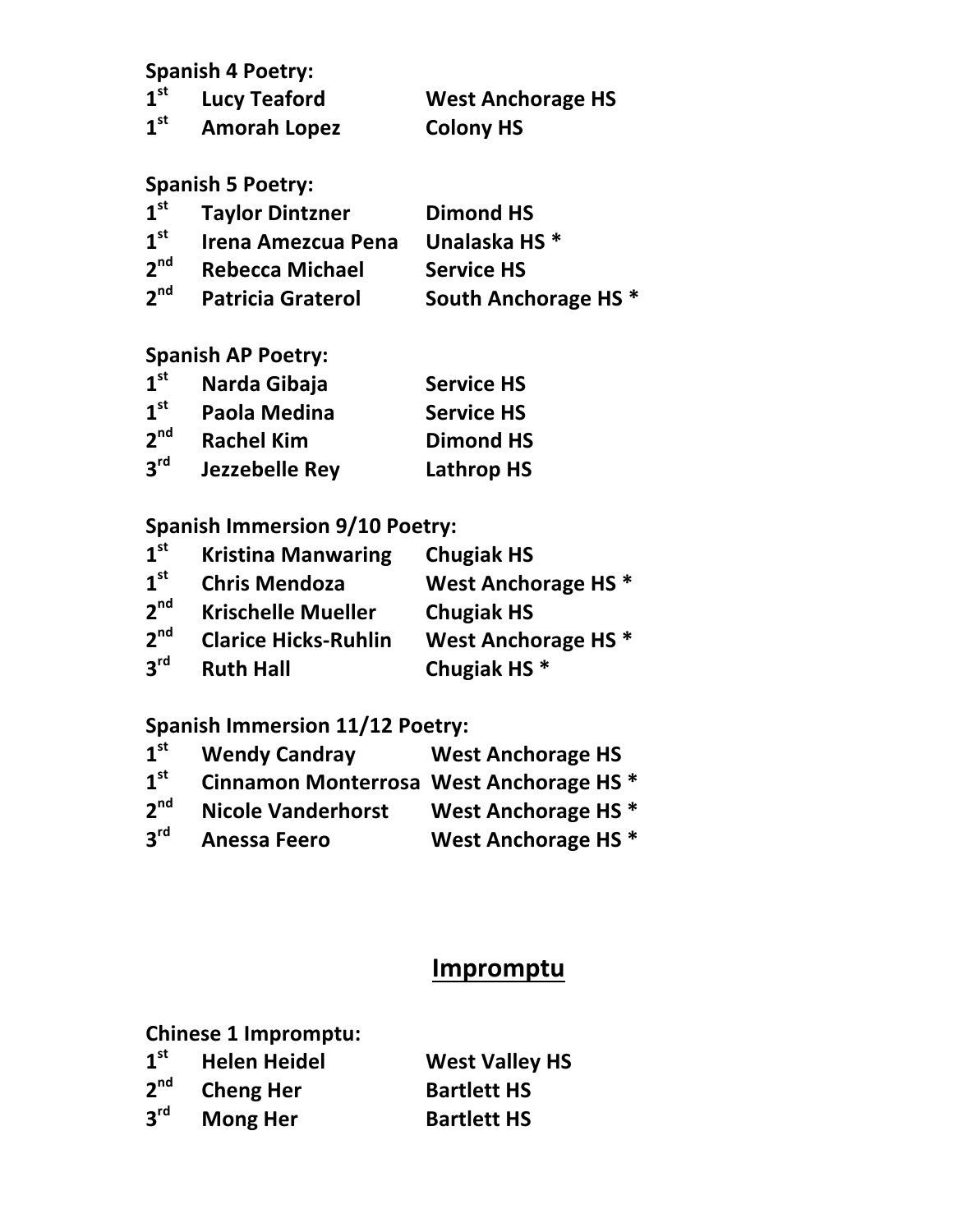### **Chinese 2 Impromptu:**

| 1 <sup>st</sup> | <b>Maikia Thao</b> | <b>Bartlett HS</b> |
|-----------------|--------------------|--------------------|
| 2 <sup>nd</sup> | <b>Chong Thao</b>  | <b>Bartlett HS</b> |
| 3 <sup>rd</sup> | <b>Mai Yai Her</b> | <b>Bartlett HS</b> |

### **Chinese 3 Impromptu:**

| 1 <sup>st</sup> | <b>Chong Her</b> | <b>Bartlett HS</b> |
|-----------------|------------------|--------------------|
| 1 <sup>st</sup> | Mai Yang         | <b>Bartlett HS</b> |

#### **Chinese 4/5/AP Impromptu:**

| 1 <sup>st</sup> | <b>Cindy Xiong</b> | <b>Bartlett HS</b> |
|-----------------|--------------------|--------------------|
| 2 <sup>nd</sup> | <b>Lisa Xiong</b>  | <b>Bartlett HS</b> |

## **French 1 Impromptu:**

| 1 <sup>st</sup> | <b>Aden Arwood</b>       | <b>Eagle River HS</b> |
|-----------------|--------------------------|-----------------------|
| 2 <sup>nd</sup> | <b>Deven Smithling</b>   | <b>Eagle River HS</b> |
| 3 <sup>rd</sup> | <b>Isabella Mollison</b> | <b>Chugiak HS</b>     |

### **French 2 Impromptu:**

| 1 <sup>st</sup> | <b>Santiago Cedano</b>  | <b>West Anchorage HS</b>  |
|-----------------|-------------------------|---------------------------|
| 1 <sup>st</sup> | Giorgia Lozza           | <b>West Anchorage HS</b>  |
| 2 <sup>nd</sup> | <b>Kaitlyn Theonnes</b> | <b>Nome-Beltz HS</b>      |
| $2^{\text{rd}}$ | <b>Michaela Edwards</b> | <b>South Anchorage HS</b> |

#### **French 3 Impromptu:**

| 1 <sup>st</sup> | <b>Apple Duangprom</b> | <b>Chugiak HS</b>        |
|-----------------|------------------------|--------------------------|
| 2 <sup>nd</sup> | <b>Elias Lindemuth</b> | <b>West Anchorage HS</b> |

### **French 4/5/AP Impromptu:**

| 1 <sup>st</sup> | <b>Tyler Jang</b>       | <b>Dimond HS</b>            |
|-----------------|-------------------------|-----------------------------|
| 1 <sup>st</sup> | <b>Philippe Gadoury</b> | Eagle River HS <sup>*</sup> |
| 2 <sup>nd</sup> | <b>Rachel Lowrance</b>  | <b>Dimond HS</b>            |
| 3 <sup>rd</sup> | <b>Griffin Logan</b>    | <b>South Anchorage HS</b>   |

#### **German 1 Impromptu:**

| 1 <sup>st</sup> | <b>Morgan Hazard</b> | <b>Chugiak HS</b>     |
|-----------------|----------------------|-----------------------|
| 2 <sup>nd</sup> | <b>Myah Smith</b>    | <b>Eagle River HS</b> |
| 3 <sup>rd</sup> | <b>Mariah Perish</b> | <b>Chugiak HS</b>     |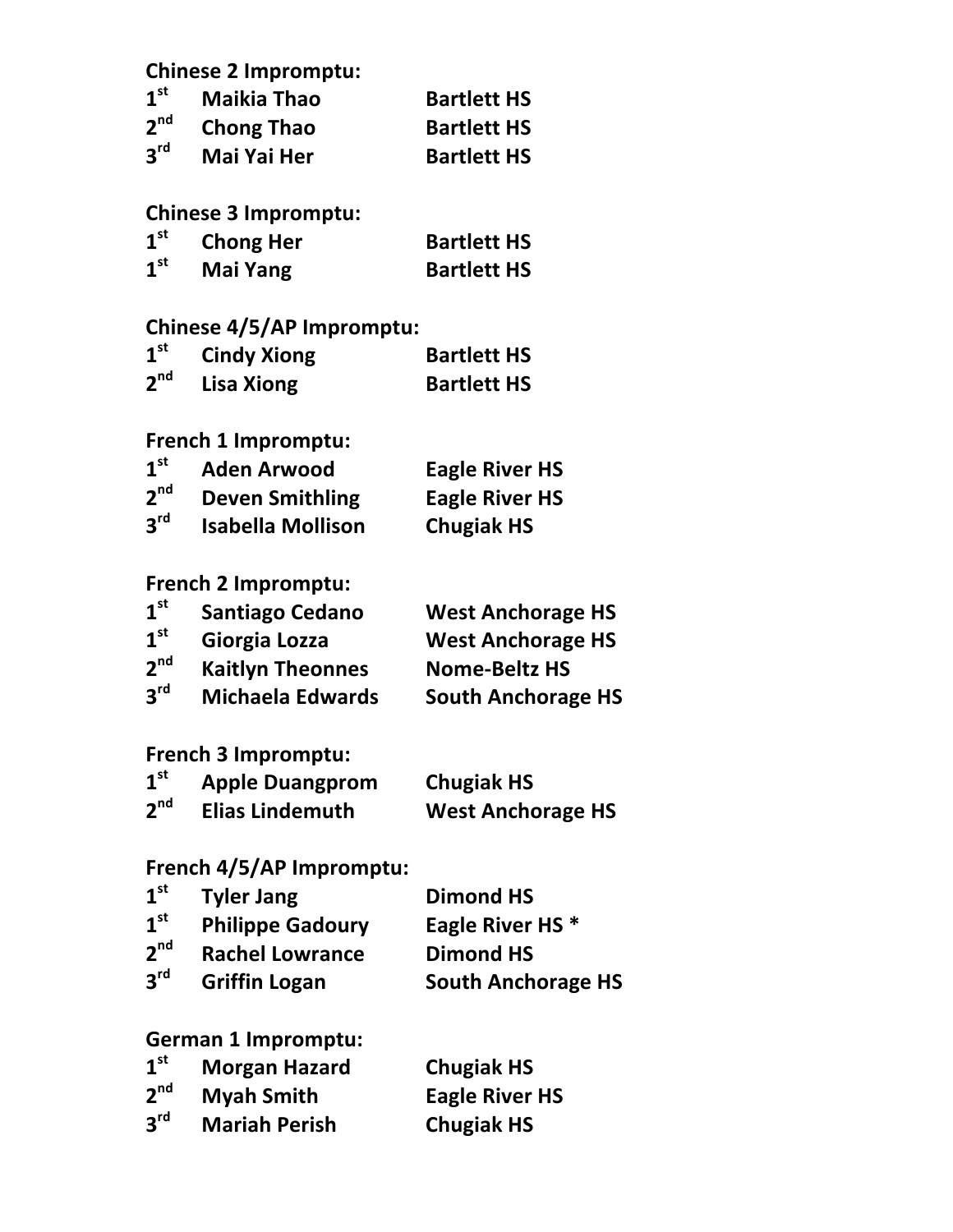**German 2 Impromptu:**

| 1 <sup>st</sup> | <b>Tia Kelliher</b>      | <b>Chugiak HS</b>         |
|-----------------|--------------------------|---------------------------|
| 2 <sup>nd</sup> | <b>Madeline Bidinger</b> | <b>Eagle River HS</b>     |
| 3 <sup>rd</sup> | <b>Aden Rothmeyer</b>    | <b>South Anchorage HS</b> |

#### **German 3 Impromptu:**

| 1 <sup>st</sup> | <b>Luke Mouracade</b>  | <b>Eagle River HS</b>       |
|-----------------|------------------------|-----------------------------|
| 1 <sup>st</sup> | <b>Andrew Hamilton</b> | Eagle River HS <sup>*</sup> |
| 2 <sup>nd</sup> | <b>Rebecca LaRue</b>   | <b>Chugiak HS</b>           |
| 3 <sup>rd</sup> | <b>Payton Johnson</b>  | <b>Chugiak HS</b>           |

# **German4/5/AP Impromptu:**

| 1 <sup>st</sup> | <b>Sarah Copper</b>      | <b>Chugiak HS</b>              |
|-----------------|--------------------------|--------------------------------|
| 1 <sup>st</sup> | <b>Brenna Krueger</b>    | West Anchorage HS <sup>*</sup> |
| 2 <sup>nd</sup> | <b>Sarah Earnhart</b>    | <b>Eagle River HS</b>          |
| 2 <sup>nd</sup> | <b>Benjamin Hamilton</b> | Eagle River HS <sup>*</sup>    |

#### **German Immersion 9-10 Impromptu:**

| 1 <sup>st</sup> | <b>Clara Boerner</b> | Service HS <sup>*</sup> |
|-----------------|----------------------|-------------------------|
| 2 <sup>nd</sup> | <b>Rebecca Weese</b> | Service HS <sup>*</sup> |

### **Japanese 1 Impromptu:**

| 1 <sup>st</sup> | Vanessa Johnson       | <b>Palmer HS</b> |
|-----------------|-----------------------|------------------|
| 2 <sup>nd</sup> | <b>Tobin Hushower</b> | <b>Palmer HS</b> |
| $3^{\text{rd}}$ | <b>Hailee Godfrey</b> | <b>Palmer HS</b> |

#### **Japanese 2 Impromptu:**

|                 | 1 <sup>st</sup> Linda Kim                       | <b>Service HS</b> |
|-----------------|-------------------------------------------------|-------------------|
|                 | 2 <sup>nd</sup> Celestine Nanthanong Service HS |                   |
| $3^{\text{rd}}$ | <b>Parick Noh</b>                               | <b>Service HS</b> |

**Japanese 3 Impromptu: NO AWARDS**

### **Japanese 4/5/AP Impromptu:**

| 1 <sup>st</sup> | <b>Frances Dun</b>   | <b>Dimond HS</b>  |
|-----------------|----------------------|-------------------|
| 2 <sup>nd</sup> | <b>Alisha Canete</b> | <b>Service HS</b> |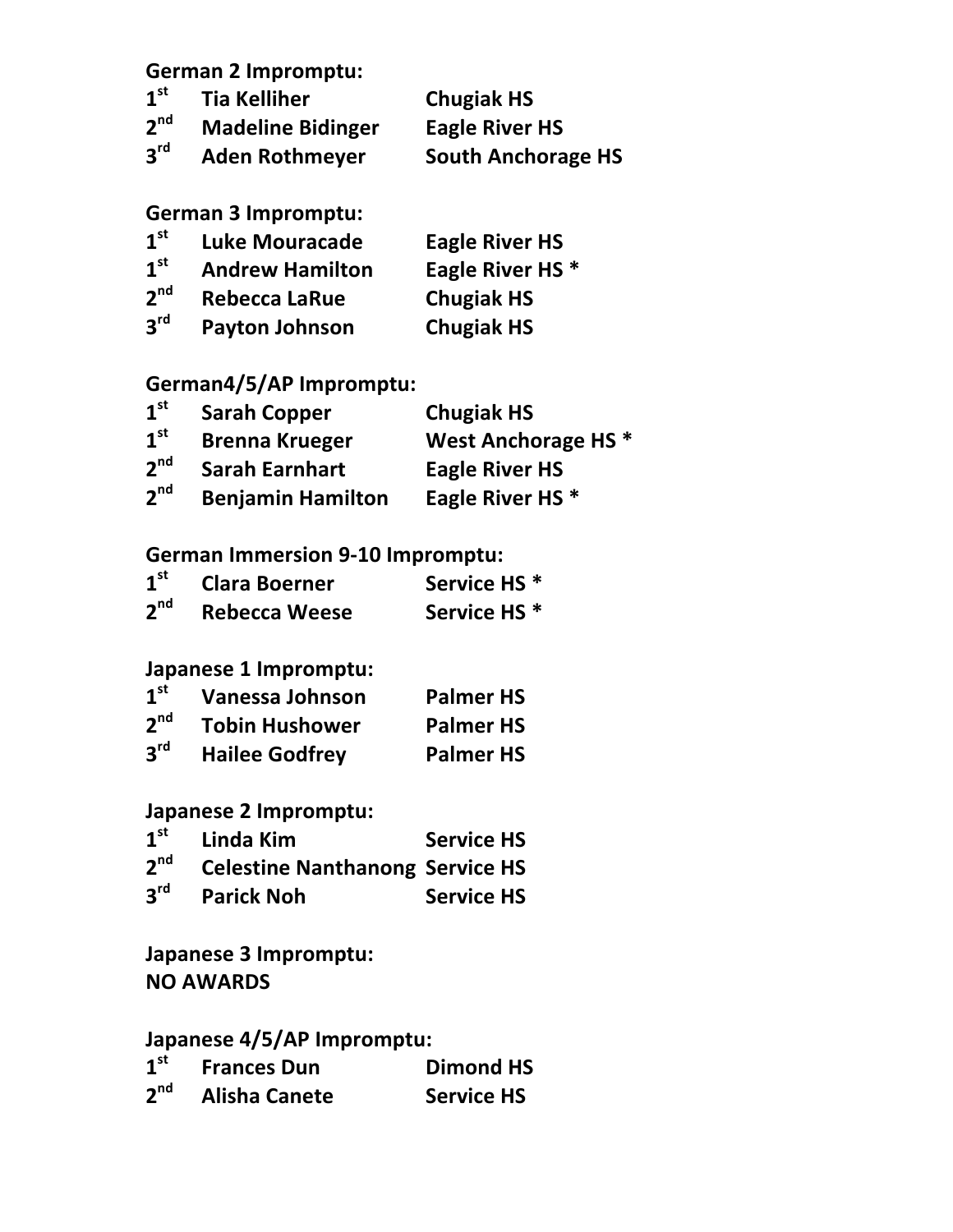|                 | <b>Japanese Immersion 9-10 Impromptu:</b>  |                                 |
|-----------------|--------------------------------------------|---------------------------------|
| 1 <sup>st</sup> | <b>Kiera Puls</b>                          | Dimond HS <sup>*</sup>          |
| $2^{nd}$        | <b>Channing Buckmaster Dimond HS *</b>     |                                 |
|                 | <b>Japanese Immersion 11-12 Impromptu:</b> |                                 |
| 1 <sup>st</sup> | <b>Makenna Boring</b>                      | <b>Dimond HS</b>                |
| $2^{nd}$        | <b>Sean Swalling</b>                       | <b>Dimond HS</b>                |
|                 | <b>Spanish 1 Impromptu:</b>                |                                 |
| 1 <sup>st</sup> | <b>Trinity Harrigan</b>                    | <b>Ben Eielson HS</b>           |
| 1 <sup>st</sup> | Julianna Monroy                            | <b>Ben Eielson HS *</b>         |
| 2 <sup>nd</sup> | <b>Andrew Sparks</b>                       | Lathrop HS                      |
| $3^{\text{rd}}$ | <b>Cody Benjamin</b>                       | <b>Ben Eielson HS</b>           |
| $3^{\text{rd}}$ | <b>Donovan Paul</b>                        | <b>Ben Eielson HS</b>           |
|                 | <b>Spanish 2 Impromptu:</b>                |                                 |
| 1 <sup>st</sup> | <b>Deven Perez</b>                         | <b>Ben Eielson HS</b>           |
| $2^{nd}$        | <b>Lorenzo Del Rosario</b>                 | <b>Service HS</b>               |
| $3^{\text{rd}}$ | <b>Kaitlyn Theonnes</b>                    | <b>Nome-Beltz HS</b>            |
|                 | <b>Spanish 3 Impromptu:</b>                |                                 |
| 1 <sup>st</sup> | <b>Leo McNicholas</b>                      | <b>West Anchorage HS</b>        |
| 2 <sup>nd</sup> | <b>Grace Hawkins</b>                       | <b>West Valley HS</b>           |
| 3 <sup>rd</sup> | <b>Simon Basse</b>                         | <b>Dimond HS</b>                |
| 3 <sup>rd</sup> | Giovanna Sebwenna                          | <b>Service HS</b>               |
|                 | Spanish 4/5/AP Impromptu:                  |                                 |
| 1 <sup>st</sup> | <b>Cannan Burgess</b>                      | <b>West Anchorage HS</b>        |
| 1 <sup>st</sup> | <b>Patricia Graterol</b>                   | South Anchorage HS <sup>*</sup> |
| 2 <sup>nd</sup> | <b>Rene Yzaguierre</b>                     | <b>Colony HS</b>                |
| 2 <sup>nd</sup> | <b>Megan Wetson</b>                        | South Anchorage HS *            |
| 3 <sup>rd</sup> | <b>Isabell Snell</b>                       | <b>Colony HS</b>                |
|                 |                                            |                                 |

# Spanish Immersion 9-10 Impromptu:

| 1 <sup>st</sup> | Sophia Lestina            | <b>Chugiak HS</b> |
|-----------------|---------------------------|-------------------|
| 2 <sup>nd</sup> | <b>Kristina Manwaring</b> | <b>Chugiak HS</b> |
| 3 <sup>rd</sup> | <b>Reilly Hall</b>        | <b>Chugiak HS</b> |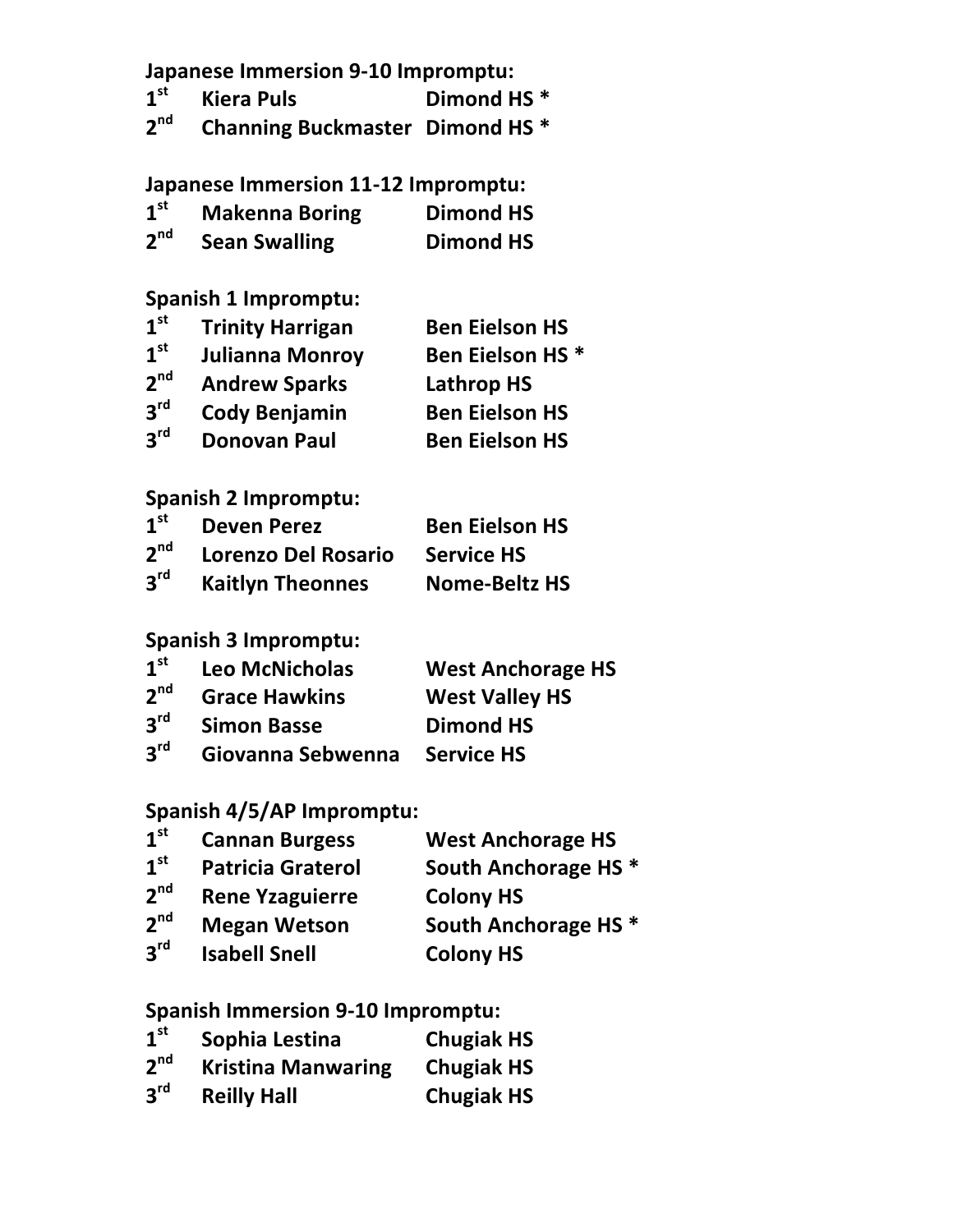**Spanish Immersion 11-12 Impromptu:** 

| $1^{\rm st}$    | <b>Isabel Azpilcueta</b> | West Anchorage HS <sup>*</sup> |
|-----------------|--------------------------|--------------------------------|
| $1^{\rm st}$    | <b>Nicole Walker</b>     | West Anchorage HS <sup>*</sup> |
| 2 <sup>nd</sup> | <b>Kaylee Manwaring</b>  | <b>Chugiak HS</b>              |
| $2^{\text{nd}}$ | <b>Sarah Nunes</b>       | West Anchorage HS <sup>*</sup> |

# **DIALOGUE**

**Chinese 1 Dialogue:**

| 1 <sup>st</sup> | Linnaea Uliassi & Helen Heidel               | <b>West Valley HS</b>    |
|-----------------|----------------------------------------------|--------------------------|
| 2 <sup>nd</sup> | <b>Cheng Her &amp; Mong Her</b>              | <b>Bartlett HS</b>       |
| $3^{\text{rd}}$ | <b>Joua Hang &amp; Liam Walton</b>           | <b>Bartlett HS</b>       |
|                 | <b>Chinese 2 Dialogue:</b>                   |                          |
| 1 <sup>st</sup> | <b>Maikia Thao &amp; Brandon Lavoie</b>      | <b>Bartlett HS</b>       |
| 2 <sup>nd</sup> | <b>Chong &amp; Mai Yla Her</b>               | <b>Bartlett HS</b>       |
| $3^{\text{rd}}$ | <b>Mary Cranford &amp; Jack Winford</b>      | <b>West Valley HS</b>    |
|                 | <b>Chinese 3 Dialogue:</b>                   |                          |
| 1 <sup>st</sup> | Siriyupha Xiong & Justin Her                 | <b>Bartlett HS</b>       |
| 2 <sup>nd</sup> | <b>Cheng Lee &amp; Mainou Yang</b>           | <b>Bartlett HS</b>       |
| 3 <sup>rd</sup> | <b>Chong Her &amp; Mai Yang</b>              | <b>Bartlett HS</b>       |
|                 | <b>Chinese 4-5-AP Dialogue:</b>              |                          |
| 1 <sup>st</sup> | <b>Cindy Xiong &amp; Lisa Xiong</b>          | <b>Bartlett HS</b>       |
|                 | <b>French 1 Dialogue:</b>                    |                          |
| 1 <sup>st</sup> | Deven Smithling & Aden Arwood                | <b>Eagle River HS</b>    |
|                 | <b>French 2 Dialogue:</b>                    |                          |
| 1 <sup>st</sup> | <b>Theodore Bahr &amp; Hudson Adams</b>      | <b>West Anchorage HS</b> |
| 2 <sup>nd</sup> | <b>Keryl Korzon &amp; Melanie Chaffey</b>    | <b>Eagle River HS</b>    |
|                 | <b>French 3 Dialogue:</b>                    |                          |
| 1 <sup>st</sup> | <b>Grace Martin &amp; Jeremiah Malenfant</b> | <b>Lathrop HS</b>        |
| 2 <sup>nd</sup> | <b>Sawyer Barta &amp; Jacob Easley</b>       | <b>West Anchorage HS</b> |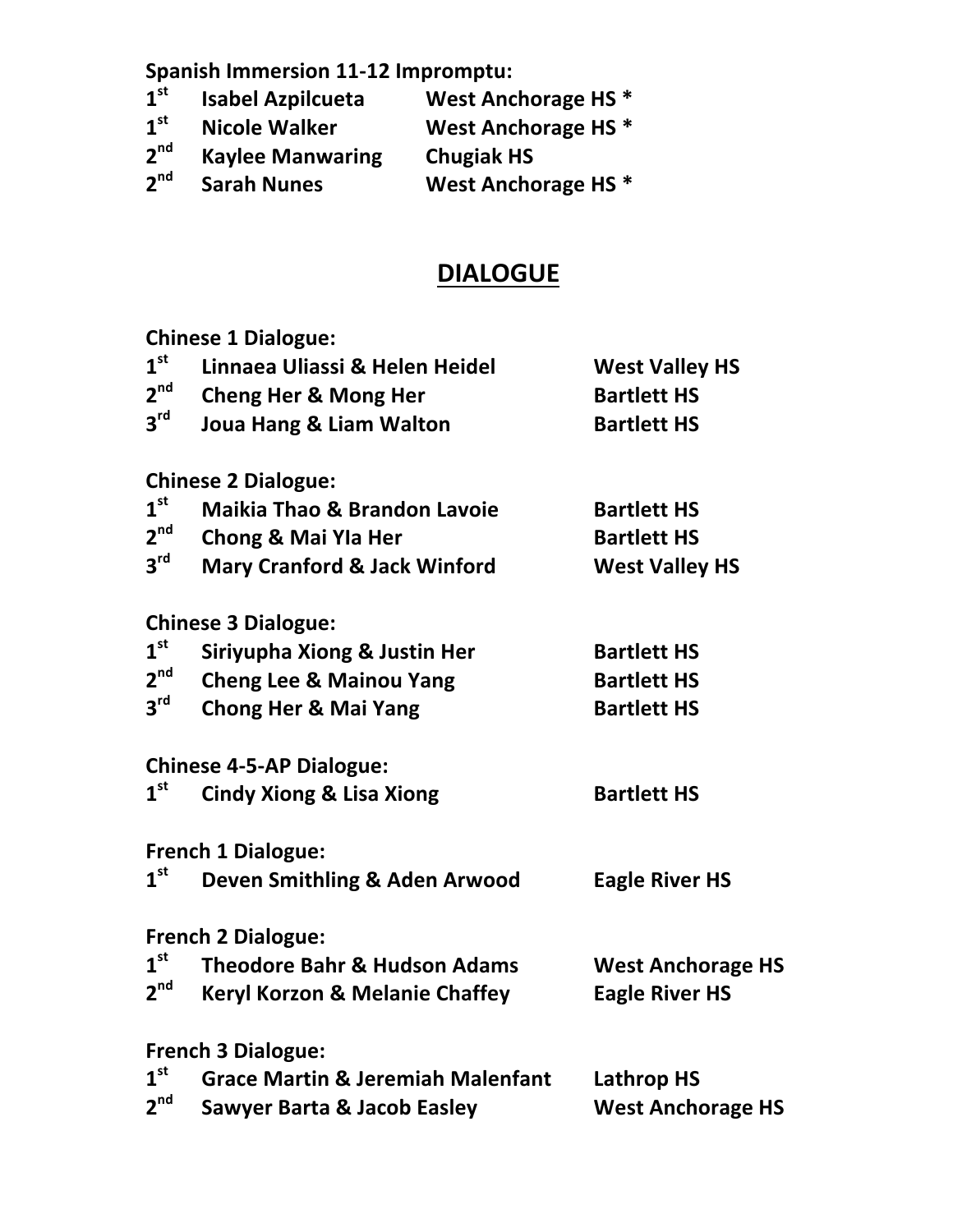### **French 4/5/AP Dialogue:**

| $1^{\rm st}$<br>$1^{\rm st}$ | Maria Aleksandrova & Julia Popova<br><b>Olivia Wells &amp; Sandenna McMaster</b> | <b>South Anchorage HS</b><br>Palmer HS <sup>*</sup> |
|------------------------------|----------------------------------------------------------------------------------|-----------------------------------------------------|
| 2 <sup>nd</sup>              | Nichole Bearden & Lauren Niemi                                                   | <b>Eagle River HS</b>                               |
| $2^{nd}$                     | <b>Kristen Ward &amp; Kate Gadoury</b>                                           | Eagle River HS*                                     |
|                              | <b>German 1 Dialogue:</b>                                                        |                                                     |
| $1^{\rm st}$                 | Corissa Schwartz & Morgan Hazard                                                 | <b>Chugiak HS</b>                                   |
| 2 <sup>nd</sup>              | <b>Madeleine Taylor &amp; Laura Ripp</b>                                         | <b>Eagle River HS</b>                               |
|                              | <b>German 2 Dialogue:</b>                                                        |                                                     |
| $1^{\rm st}$                 | <b>Jaiden Winslow &amp; Hailey Walser</b>                                        | <b>Eagle River HS</b>                               |
| $2^{nd}$                     | Krischelle Mueller & Tia Kelliher                                                | <b>Chugiak HS</b>                                   |
| $3^{\text{rd}}$              | <b>Marta Ditzler &amp; Mazie Edwards</b>                                         | <b>Chugiak HS</b>                                   |
|                              | <b>German 3 Dialogue:</b>                                                        |                                                     |
| $1^{\rm st}$                 | <b>Andrew Hamilton &amp; Luke Mouracade</b>                                      | <b>Eagle River HS</b>                               |
| $2^{nd}$                     | <b>Ashley Paulus &amp; Callim McLean</b>                                         | <b>Chugiak HS</b>                                   |
| $3^{\mathsf{rd}}$            | Rebecca LaRue & Anna Madsen                                                      | <b>Chugiak HS</b>                                   |
|                              | <b>German 4/5/AP Dialogue:</b>                                                   |                                                     |
| $1^{\rm st}$                 | Laura Flodin & Sarah Copper                                                      | <b>Chugiak HS</b>                                   |
| $2^{nd}$                     | Sinjin Acuna & Randi McMullen                                                    | <b>Chugiak HS</b>                                   |
| $3^{\text{rd}}$              | <b>Jarod Keefe &amp; Corissa Andrews</b>                                         | <b>Service HS</b>                                   |
|                              | <b>German Immersion 9-10 Dialogue:</b>                                           |                                                     |
| $1^{\rm st}$                 | <b>Rebecca Weese &amp; Esther Lim</b>                                            | Service HS <sup>*</sup>                             |
| 2 <sup>nd</sup>              | <b>Abigail Uhart &amp; Sailey Sedor-Campbell</b>                                 | Service HS <sup>*</sup>                             |
|                              | Japanese 1 Dialogue:                                                             |                                                     |
| 1 <sup>st</sup>              | <b>Sophia Dick &amp; Emily Mack</b>                                              | <b>Palmer HS</b>                                    |
| 2 <sup>nd</sup>              | Daniel Ackerman & Jack Kendall                                                   | <b>West Valley HS</b>                               |
| $3^{\text{rd}}$              | Victoria Anderson & Kassidy Kaiser                                               | <b>Palmer HS</b>                                    |
|                              |                                                                                  |                                                     |
|                              | Japanese 2 Dialogue:                                                             |                                                     |
| 1 <sup>st</sup>              | Yun Ma & Cara Macato                                                             | <b>Dimond HS</b>                                    |
| $2^{\text{nd}}$              | Lia Moon & Kiel Clarito                                                          | <b>Service HS</b>                                   |
| $3^{\mathsf{rd}}$            | <b>Alexander Jones &amp; Tiffany Feeney</b>                                      | <b>Dimond HS</b>                                    |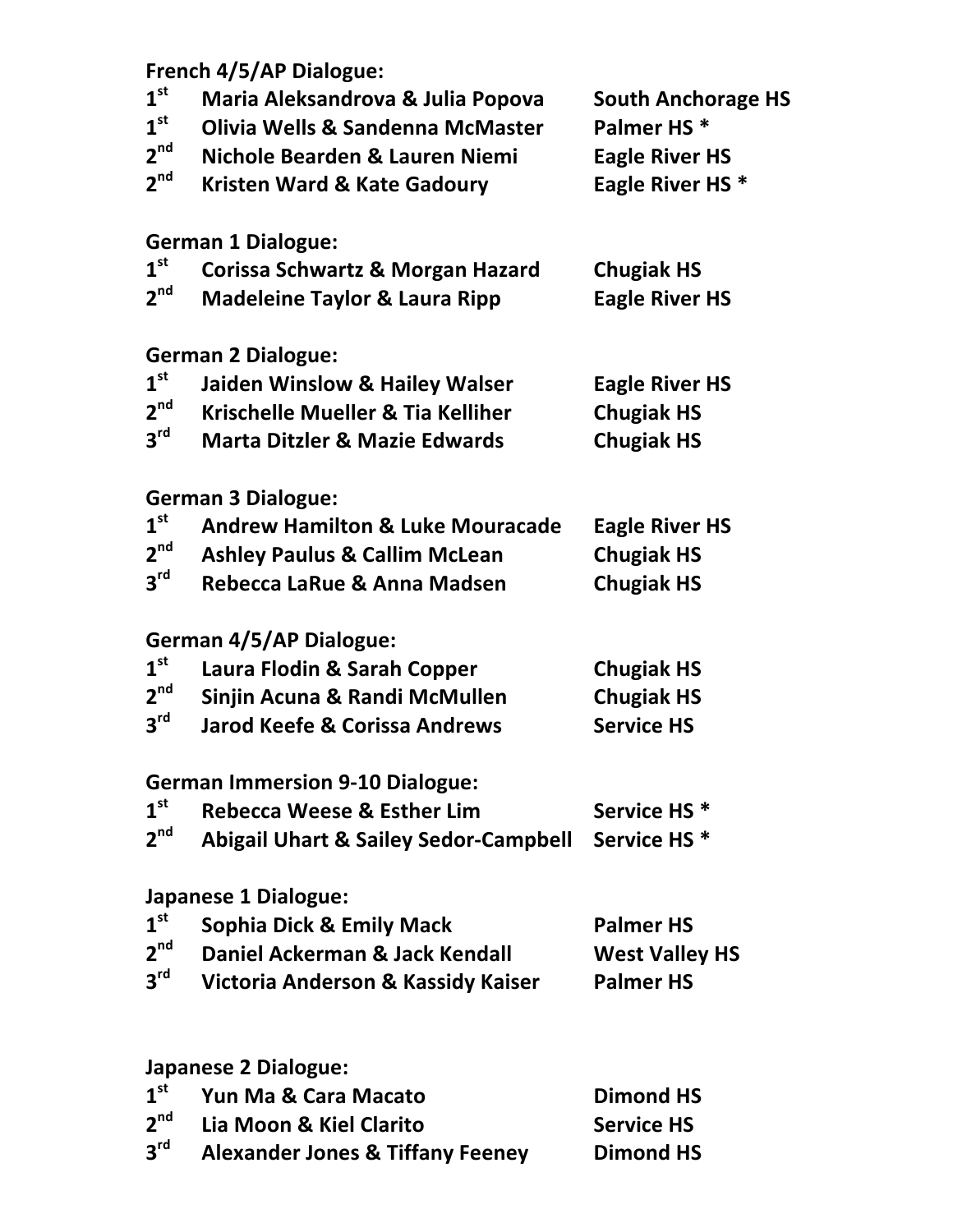**Japanese 3 Dialogue:**

| 1 <sup>st</sup>            | <b>Maggie Biggs &amp; Clarisse Mock</b>                  | <b>Service HS</b>               |  |  |  |
|----------------------------|----------------------------------------------------------|---------------------------------|--|--|--|
|                            | Japanese 4/5/AP Dialogue:                                |                                 |  |  |  |
| 1 <sup>st</sup>            | Elise Lowe & Pa Di Thao                                  | <b>East Anchorage HS</b>        |  |  |  |
| 2 <sup>nd</sup>            | Noelani Tuga & Andrea VanValen                           | <b>East Anchorage HS</b>        |  |  |  |
| 3 <sup>rd</sup>            | Alyssa Cajimat & Alisha Canete                           | <b>Service HS</b>               |  |  |  |
|                            |                                                          |                                 |  |  |  |
| 1 <sup>st</sup>            | <b>Japanese Immersion 9-10 Dialogue:</b>                 |                                 |  |  |  |
|                            | <b>Channing Buckmaster &amp; Kiera Puls</b>              | Dimond HS <sup>*</sup>          |  |  |  |
|                            | <b>Japanese Immersion 11-12 Dialogue:</b>                |                                 |  |  |  |
| 1 <sup>st</sup>            | <b>Sean Swalling &amp; Michael Perkins</b>               | Dimond HS <sup>*</sup>          |  |  |  |
|                            |                                                          |                                 |  |  |  |
|                            | <b>Spanish 1 Dialogue:</b>                               |                                 |  |  |  |
| 1 <sup>st</sup>            | <b>Jolie Lucas &amp; Savannah Scott</b>                  | <b>Ben Eielson HS</b>           |  |  |  |
| 2 <sup>nd</sup>            | <b>Robin Baker &amp; Trinity Harrigan</b>                | <b>Ben Eielson HS</b>           |  |  |  |
| 3 <sup>rd</sup>            | Lyndzie Carter & Bri Hernandez                           | <b>Ben Eielson HS</b>           |  |  |  |
|                            | <b>Spanish 2 Dialogue:</b>                               |                                 |  |  |  |
| 1 <sup>st</sup>            | <b>Louella Tan &amp; Trevor Wilson</b>                   | Unalaska HS                     |  |  |  |
| 2 <sup>nd</sup>            | Olivia Kovacs & Victoria Smith                           | <b>Ben Eielson HS</b>           |  |  |  |
| 3 <sup>rd</sup>            | Houlton Dannenberg & Cameron Brosnahan West Anchorage HS |                                 |  |  |  |
| <b>Spanish 3 Dialogue:</b> |                                                          |                                 |  |  |  |
| 1 <sup>st</sup>            | Szcerdelski Seunteni & Megan Chen                        | <b>West Anchorage HS</b>        |  |  |  |
| 2 <sup>nd</sup>            | <b>Mia Morones &amp; Jayci VanDehey</b>                  | <b>Service HS</b>               |  |  |  |
| 3 <sup>rd</sup>            | Leo McNicholas & Richard Gordon-Rein West Anchorage HS   |                                 |  |  |  |
|                            |                                                          |                                 |  |  |  |
|                            | <b>Spanish 4/5/AP Dialogue:</b>                          |                                 |  |  |  |
| 1 <sup>st</sup>            | Gary Hoppenworht & Vaughn Gingerich West Anchorage HS    |                                 |  |  |  |
| 1 <sup>st</sup>            | <b>Abimael Reynoso &amp; Lizbeth Paez</b>                | West Anchorage HS <sup>*</sup>  |  |  |  |
| 2 <sup>nd</sup>            | Emma Beeler & Quyanna Whittaker                          | <b>Service HS</b>               |  |  |  |
| 2 <sup>nd</sup>            | <b>Megan Weston &amp; Emma Korosei</b>                   | South Anchorage HS <sup>*</sup> |  |  |  |
| 3 <sup>rd</sup>            | <b>Hannah Watkins &amp; Emma Wrigley</b>                 | <b>Service HS</b>               |  |  |  |
|                            |                                                          |                                 |  |  |  |